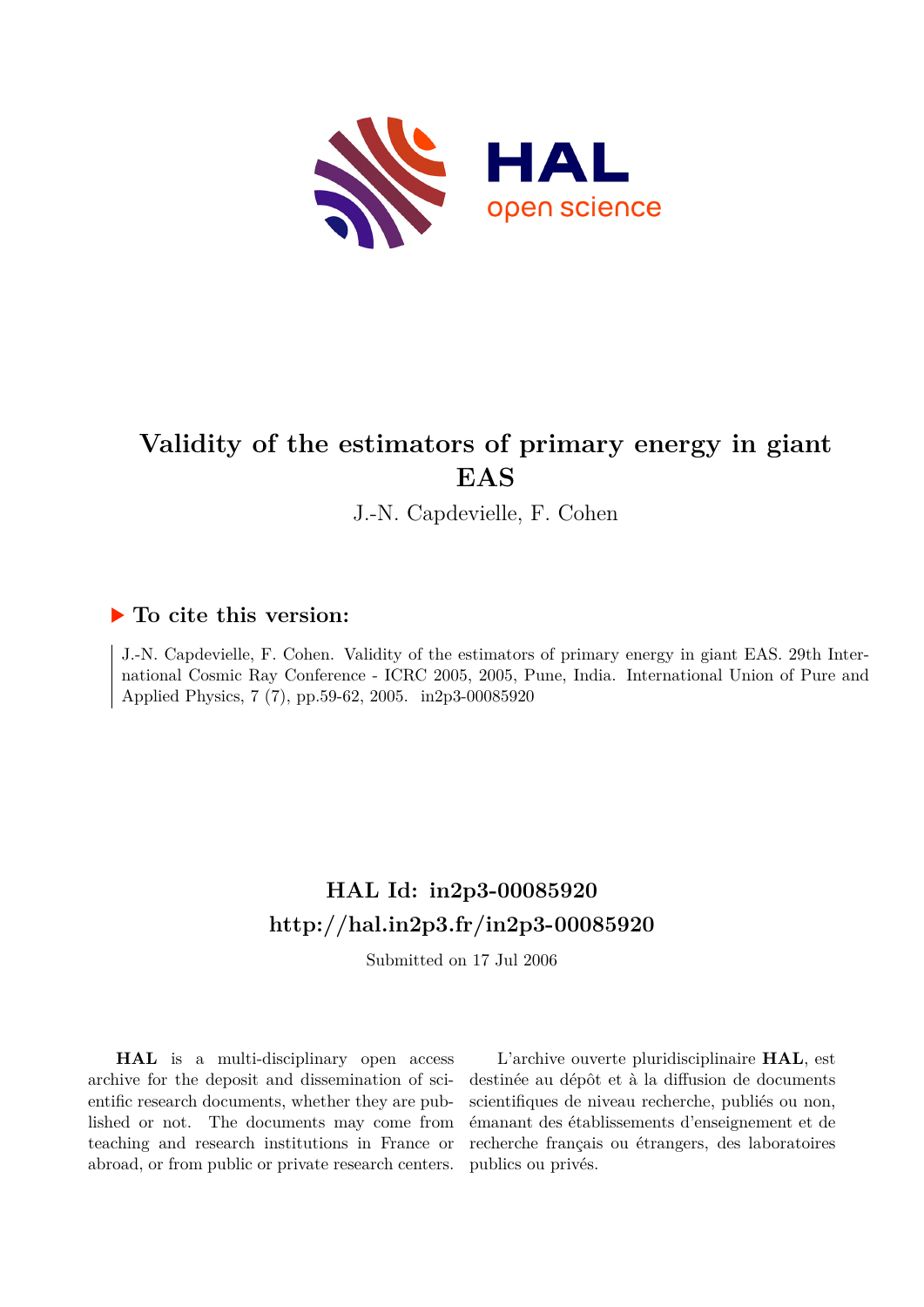### **Validity of the estimators of primary energy in giant EAS**

J.N. Capdevielle<sup>*a*</sup>, F. Cohen<sup>*a*</sup>

*(a) APC, College de France,11 place M. Berthelot, 75231 Paris Cedex 05 , France*

Presenter: J.N. Capdevielle (capdev@cdf.in2p3.fr), fra-capdevielle-JN-abs1-he14-oral

A set of hypergeometric gaussian functions, with a consistent relation between age parameter and total size is proposed in the ultra high energy range (above 1 EeV) for electrons, and vertical equivalent muons (vem). This is an important step for a coherent interpretation of hybrid events recorded with both surface array and fluorescence telescope. Observing that the extrapolation of the original cosmic ray primary spectrum derived from the size spectrum measured in the Akeno classical EAS array coincides with the spectrum measured recently by the Hires Stereo experiment , we point out a possible overestimation of the primary energy in inclined showers of the surface arrayslike AGASA ; this circumstance gives more support to the GZK synopsis.

#### **1. Introduction**

Some functions are used in large surface arrays without reference to the total size or to the age parameter, giving just an interpolation between the detectors to evaluate the densities required for the estimators at 600 m or 1000 m from axis. The longitudinal age parameter associated to the numerical values obtained via EGS is derived as : +\*\$,.-

$$
s = \exp\left[\frac{2}{3} \times \{1 + \frac{\alpha}{t} - \tau\}\right] \quad \text{with } \tau = \frac{t_{max}}{t} \quad \alpha = \ln \frac{N_{max}}{N_e} \tag{1}
$$

(t is expressed in cascade units). The variation of age parameter and size versus depth is shown on Figure 1 for an inclination of 45° down to AUGER level. The couple  $(N_e, s)$  is especially useful in the case of hybrid events [1] at the level of the registration; it can be derived from the fluorescence measurements to start a minimisation on the densities recorded with the surface array and give a better determination of the axis position. Such minimisation is carried with the functions described hereafter.

#### **2. Gaussian hypergeometric lateral distribution**

Those functions use the hypergeometric gaussian formalism [**?**] under the form :

$$
f(x) = g(s) x^{s-a}(x+1)^{s-b} (1+dx)^{-c}
$$
 (2)

with  $a = 1.92$ ,  $b = 3.8$ ,  $c = 7.71$ ,  $d = 0.00342$  (for distances r and densities  $\Delta$ ,  $r = xr_0$  and  $\Delta =$  $\frac{N}{r^2}f(r)$ ,  $r_0 = 36.8m$  , N being the total size. The calculation of the HG serial is replaced by the approximation valid up to  $\theta=40^\circ$  :  $g(s)$  = - 0.19 + 0.969 s - 0.468 s<sup>2</sup>. This relation works also for vme's with  $a = 1.94$ ,  $b = 3.92$ ,  $c = 2.87$  ,  $d = 0.00562$ ,  $r_0 = 39.2$ m, g(s) being replaced by  $g_{vme}(s) = 1$  - 0.7  $(s) = 1$  - 0.789  $s + 0.133s^2$  and finally  $\Delta_{vme} = \phi_1 (N_e/r_0^2) f(x)$  with  $\phi_1 = 0.47$  (agreement with experimental data shown in ref [1]).

#### **3. Primary spectra from classical and giant arrays**

The good extrapolation of the spectrum obtained in Akeno with the spectrum from HIRES Stereo is shown in Figure 2. In Akeno  $[2]$ , the densities were determined with a modest detector spacing (30m or 100m) and a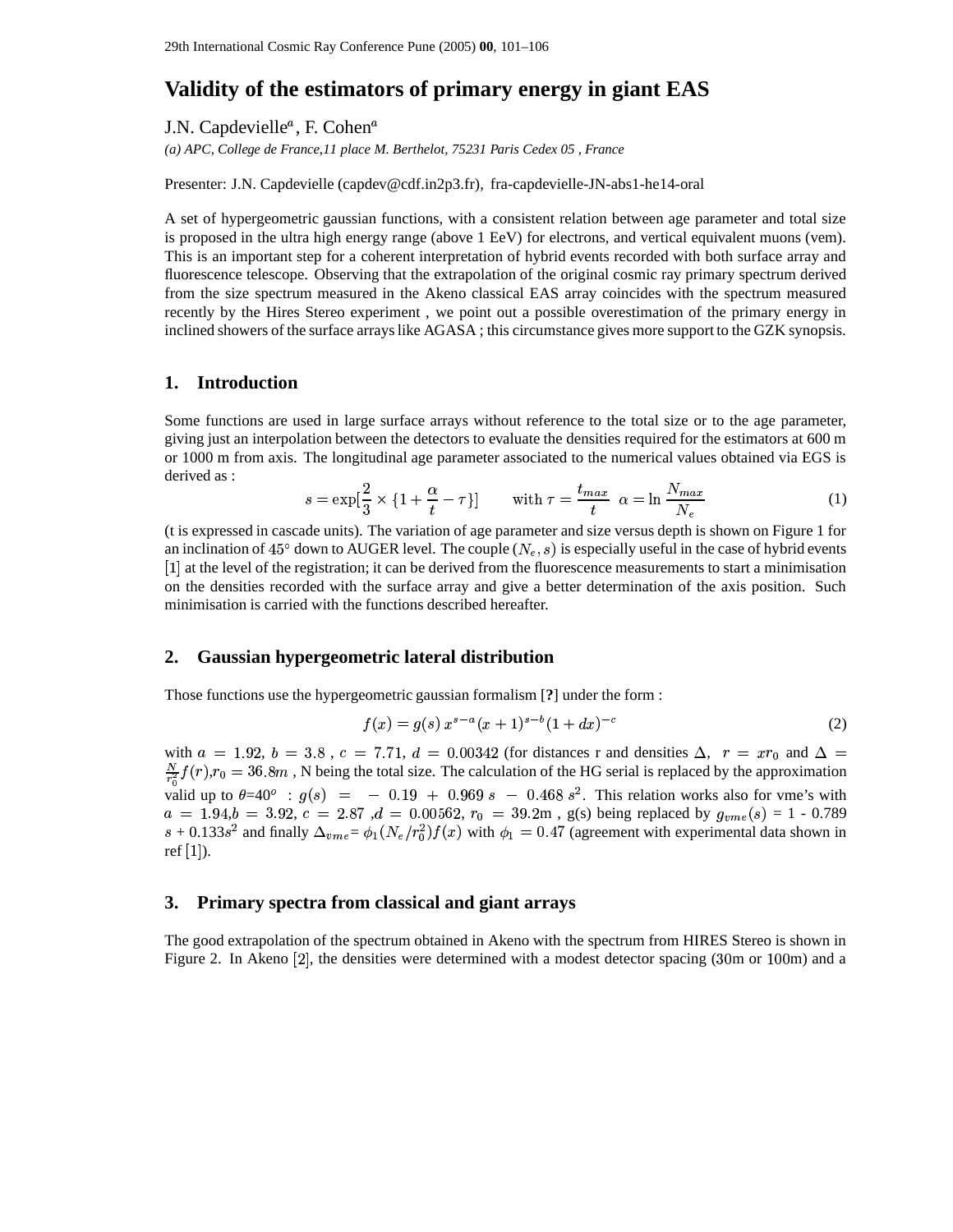

**Figure 1.** Longitudinal development and age parameter versus depth

specific lateral distribtion, containing the age parameter was employed to localize the core and obtain the size N . The size N is converted directly to the primary energy with a relation in agreement with CORSIKA within 2% (as we have checked with QSJET option, as well as the attenuation length used for inclined showers ): the differential primary flux  $J(E_0)$  is then derived from the size spectrum up to  $10^{18.8}$ eV. The 20 km<sup>2</sup> array (Array 20), prefigurating the AGASA experiment consisted of 19 detectors (individual area  $2.25$ m<sup>2</sup>), separated by about 1 km from each other, uses the distribution:  $\rho(r) = N C_e x^{-\alpha} (1+x)^{-(\eta-\alpha)} (1+\frac{r}{2000})^{-0.5} (C_e$ normalisation constant). This analytic description with a fixed value  $\alpha = 1.2$ , without reference to the age parameter is used to determine the axis position and to interpolate the value of the density at 600m. In contrast to the size conversion in Array 1, the scintillator response in terms of density  $S_{600}$  is here converted to the primary energy following:  $E_{20}(eV) = 2.010^{17} \times (S_{600})^{1.0}$  (S(r) is related to the electron and muon densities)

In place of the size spectrum, the  $S_{600}$  differential spectrum in Array 20 i s obtained taking an attenuation length  $\Lambda_{600}$  in parallel to  $\Lambda_e$  in Array 1 following:  $S_{600}(\Theta) = S_{600}(0) \times exp(-\frac{(1-\epsilon_0)}{\Lambda_e})$  (3) A  $\frac{(t-t_0)}{\Lambda_{600}}$  (3) A constant value  $\Lambda_{600}$ = 500g –  $cm^{-2}$  was employed (also used in AGASA for  $\Theta \leq 45^{\circ}$ ).

The intensity excess by a factor  $1.5$  of the primary spectrum appeared for Arr ay 20 in the overlapping region with Akeno A discrepancy by a factor  $1.15$  in the primary energy was observed between the respective conversions . Those ambiguities have been treated later in terms of systematic errors on detectors response versus zenith angle, seasonal variance and other complex problems related to the shower selection and the collecting area. The most recent values reported by AGASA [**?**] are more close from the values of Akeno than the values of Array 20 (figure 2) ; the intensities of AGASA remain however larger than for Array 1 in the overlapping energy region and exhibit a general excess by  $30\%$  when compared to Hires Stereo data [3]. From our simulation data, we have derived the values of the attenuation length  $\Lambda_{600}$  for different zenith angles: for small inclinations  $\Theta \leq 30^{\circ}$  the values of the attenuation length concerning proton primaries are quite more important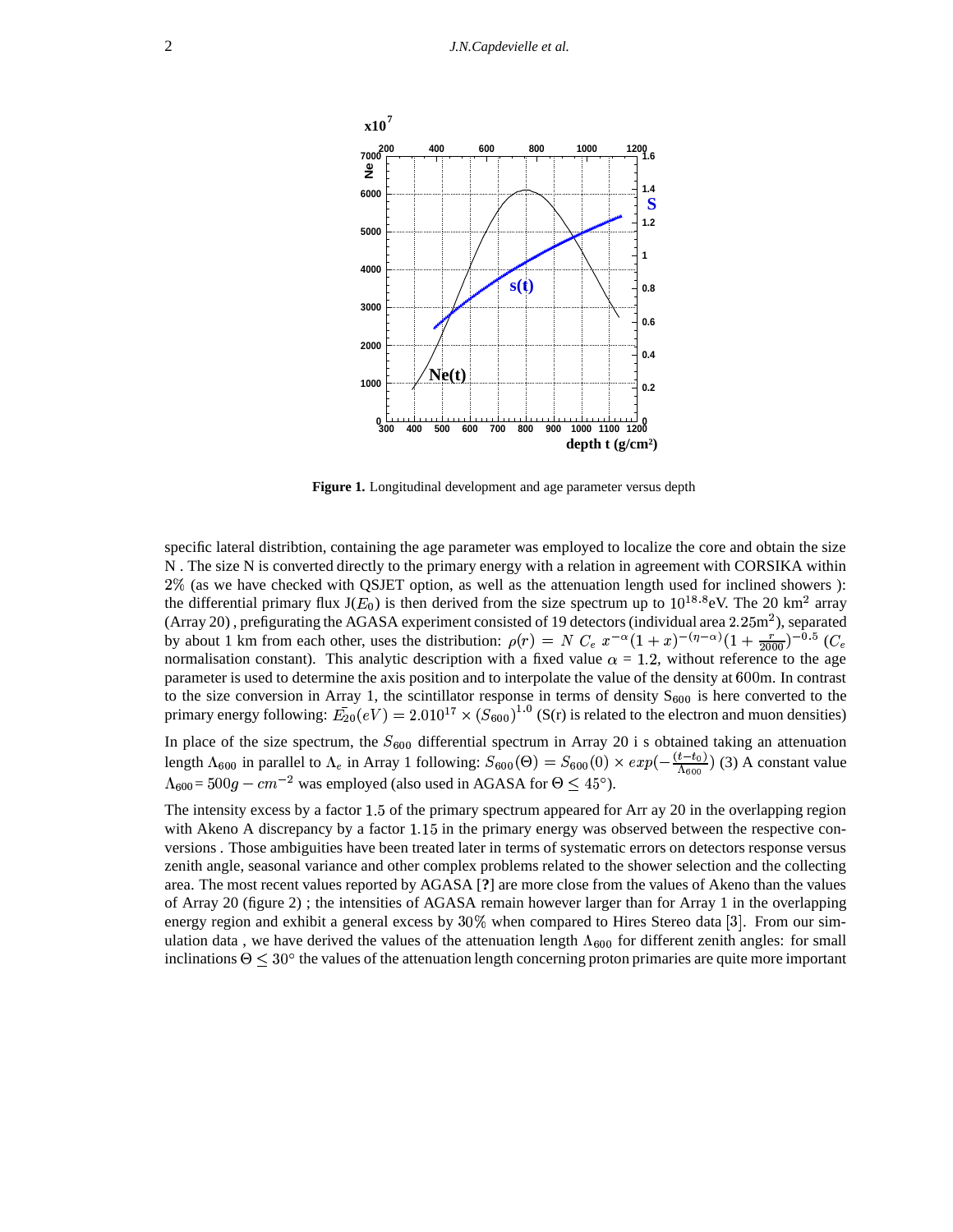

**Figure 2.** Differential primary spectrum for Akeno, Array 20 and HIRES Stere o experiments . open square : Array 20, full triangle: Akeno, full square : Hire s Stereo . The fitted spectra , for Akeno (full line) and Array 20 (dashed line) are from ref. [2] spectrum from the AGASA giant surface array (open triangles) : for the clarity of the graph, the error bars are not plotted for A GASA data.

than the average value  $\Lambda_{600} = 500g - cm^{-2}$  used in AGASA. When the primary energy is increasing, the depth of the maximum becomes more and more close of the arrays in altitude, such as AUGER or AGASA : the conversion of inclined densities to  $S_{600}(0)$  according to equation (3) becomes poorly appropriate as the cascade is far from a stable absorption phase, especially for protons primaries. In the depth interval of about 5 radiation units following the maximum, the absorption process is described by a total size N is decrasing slowly versus the atmospheric depth t, the age parameter increasing in parallel from  $1.0$  up to  $1.2$ , the lateral distribution around  $600m$  from the axis becoming flatter. The increase of this flattening of the density distribution turns to a systematic overestimation (via relation (3))of the vertical density and the shower recorded may be classified in bins of larger energy. Above  $3.5\ 10^{19}$ eV, a clear divergence in the discrepancies between AGASA and Hires Stereo appears rising from 150% above 300% at  $6.10^{19}$  eV. This may come again from the lateral distribution becoming flatter more rapidly than the reduction of the total size : the net result is that the densities (at  $600$  m) are  $5-10\%$  larger in the bin  $\Theta = 20^{\circ} - 30^{\circ}$  than the vertical density when the atmospheric depth separating the array and the shower maximum becomes lower than 3 cascade units. Some systematic errors could also enter in the axis localisation.

To illustrate the complex behavior of the estimator versus zenith angle in the neighbourhood of the maximum, we have reported on table 1 the relative dependance on zenith angle at  $10^{20}$  eV for  $s(\Theta) = S_{600}(\Theta)/S_{600}(0)$ and  $\delta_{vme}(\Theta) = \Delta_{vme}(\Theta/\Delta_{vme}(0))$  in the cas  $(0)$  in the case of water Cerenkov tanks, like in Haverah Park or AUGER, for vertical muon equivalents. This data has been obtained in a common situation at a vertical depth of 1.2  $X_0$